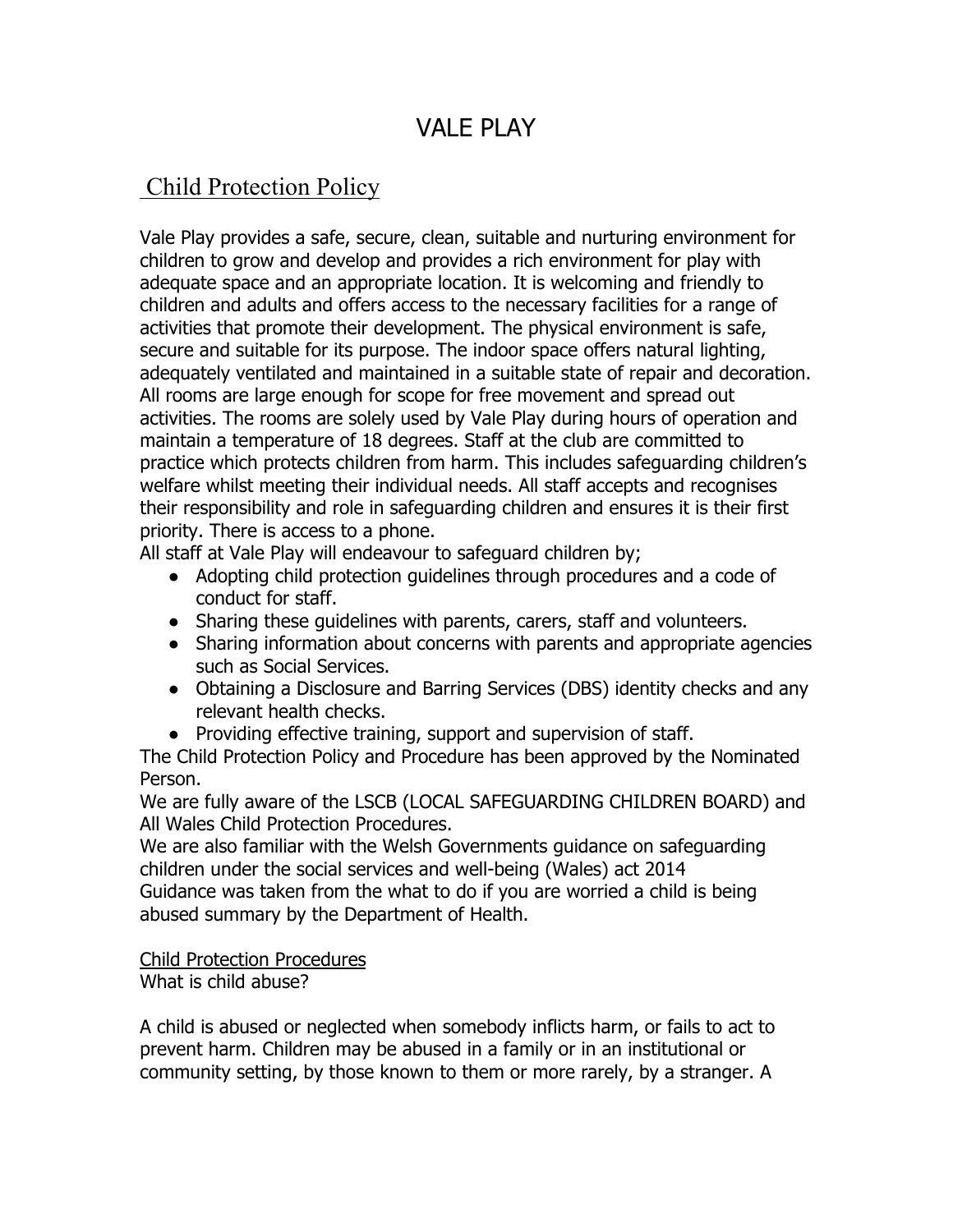child or young person up to the age of 18 years can suffer abuse or neglect and require protection via inter-agency child protection plan.

### Children in need

Vale Play has a duty to work with the local authority to safeguard and promote the welfare of children in need.

The Children Act 1989 defines a child in need as follows:

"A child shall be taken to be in need if –

- a) S/he is unlikely to achieve or maintain or to have the opportunity of achieving or maintaining a reasonable standard of health or development without the provision for him/her of services by a local authority.
- b) His/her health or development is likely to be significantly impaired, or further impaired, without the provision for him/her of such services or
- c) S/he is disabled."

Which Children are in Need?

- Disabled children and children with significant emotional and behavioural difficulties.
- Children at risk of significant harm, for example as a result of neglect or abuse.
- Children separated from their parents and families.
- Children at high risk of family breakdown, for example children whose parents are living on low income wages or Income support, in one parent families, in overcrowded conditions or in temporary accommodation or large families with limited informal support.

#### ●

What is significant harm? Significant harm includes:

Neglect-the persistent or severe neglect of a child, failure to protect a child from exposure to any kind of danger, including cold and starvation, extreme failure to carry out important aspects of care resulting in significant impairment of the child's health or development, including non-organic failure to thrive.

Physical Abuse-actual or likely physical injury to a child or failure to prevent physical injury (or suffering to a child).

Sexual Abuse-actual or likely sexual exploitation of a child.

Emotional Abuse-The persistent or severe emotional ill treatment or rejection which has actual or likely severe adverse effect on emotional or behavioural development.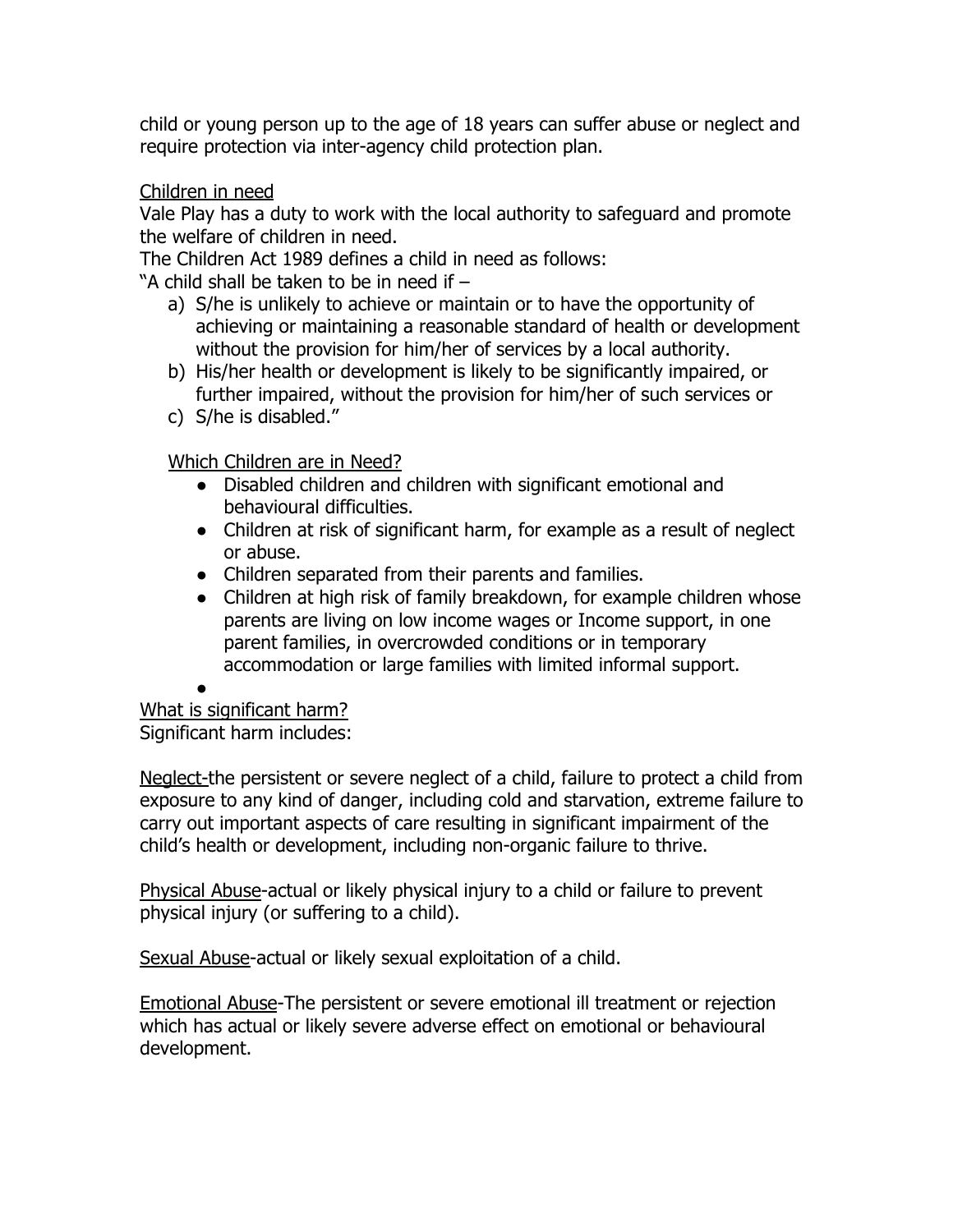#### Causes for concern

**Physical Injuries**- The club staff are in regular contact with young children therefore are familiar with the normal range of minor injuries that children sustain in their day to day activity. There is a cause for concern if the child appears to sustain significantly more than the average of these types of injuries, or if the injury is in an unusual place, or forms a pattern suggesting the child has been hit, gripped or bitten, or is in physical pain or discomfort. Burns and scalds that have not been treated by a doctor are a cause for concern. Bone or joint injuries-any fracture or joint injury that has not been treated by a doctor is a cause for concern.

**Internal injuries-**Serious damage can be caused to a baby by shaking injuries (intra-cranial haemorrhage). There are no external evidence of injury except maybe fingertip bruising may be seen on chest, shoulders and upper arms. The injured child may be drowsy and may vomit or have convulsions.

Violent shaking or poking injuries can cause haemorrhage or rupture of internal organs. There may be no external injury however the child may appear shocked with pallor, sweating and a weak pulse.

Poisoning of children by their parents and carers is unusual although sometimes parents and carers give their child tablets, medicines or tranquillisers. If poisoning occurs, it may give rise to puzzling, often recurrent, episodes of illness.

**Physical and Nutritional neglect-Poor physical appearance –there is cause** for concern if a child repeatedly comes to club inappropriately dressed for the weather, or dirty, or in soiled clothes.

Nutritional neglect- Failure to grow properly may indicate serious neglect. The child may be generally undersized or of an average height but seriously underweight.

**Emotional Abuse**-There is reason to be concerned if a child repeatedly shows a negative attitude towards a parent/carer when brought to or collected from club. Also if there is a pattern of destructive, cruel, challenging or withdrawn behaviour whilst in the club's care, or significant feeding/toileting problems. The emotional neglected child may crave adult attention and affection inappropriately, may persistently seek physical contact and compensatory eating may be a feature.

**Verbal Comment/Disclosure-**Children may say things that give cause for concern. If so they should be questioned about what they have said, but should be reassured that you are listening and encouraged to say more if they would like to. The observation of the child at plat or interaction with the child may give reason to suspect that the child is being abused.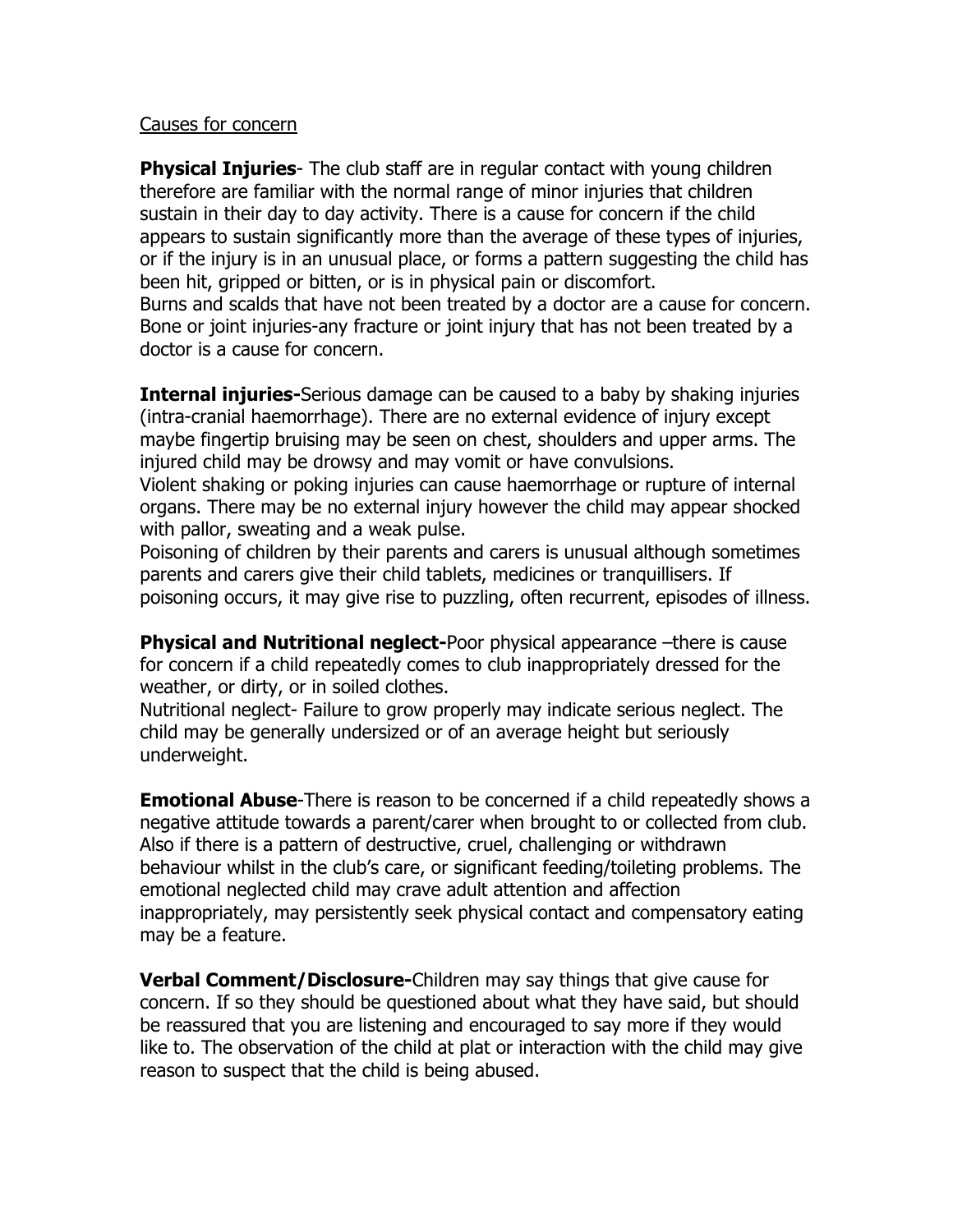**Negative Parenting**-Parents may give cause for concern if they regularly display anger or indifference or rejection to a child, or favour one child over another.

**Sexual Abuse-**A child's statement that s/he has been sexually abused should always be taken seriously.

One or more of the following factors may give cause for concern:

- Bruises or bleeding in the genital or rectal area.
- Abnormal dilation of the urethra, anus or vagina.
- Stained or bloody underclothing.
- The child may have difficulty walking or sitting.
- Knowledge of sexual matters far in excess of age, evidenced in play or drawings.
- The child may hint at unacceptable family secrets.
- Sudden changes in mood or behaviour or regression in behaviour.
- Recurrence of bed wetting, soiling/smearing may occur.
- Lack of trust in adults, for example girls may be fearful of men.

#### **Abuse Response to Suspected Child Abuse**

A child's behaviour, comment, disclosure, Your own observations or details in a report cause you to be concerned for a child's Safety.

Remain calm, stop and listen, comfort, observe. Record actions, concerns and your response, Then report to the Child Protection Co-Coordinator (CPC) or person in charge. (Kara Oakley and Kirsty Clarke) If necessary, ensure medical attention is received. Complete

Report

Form including diagrams

Else that you will keep a secret

Never promise anyone Do not ask leading questions

Arrange a meeting with the Relevant staff at the school for more Information on the child.

Check the Childs records Previous reports.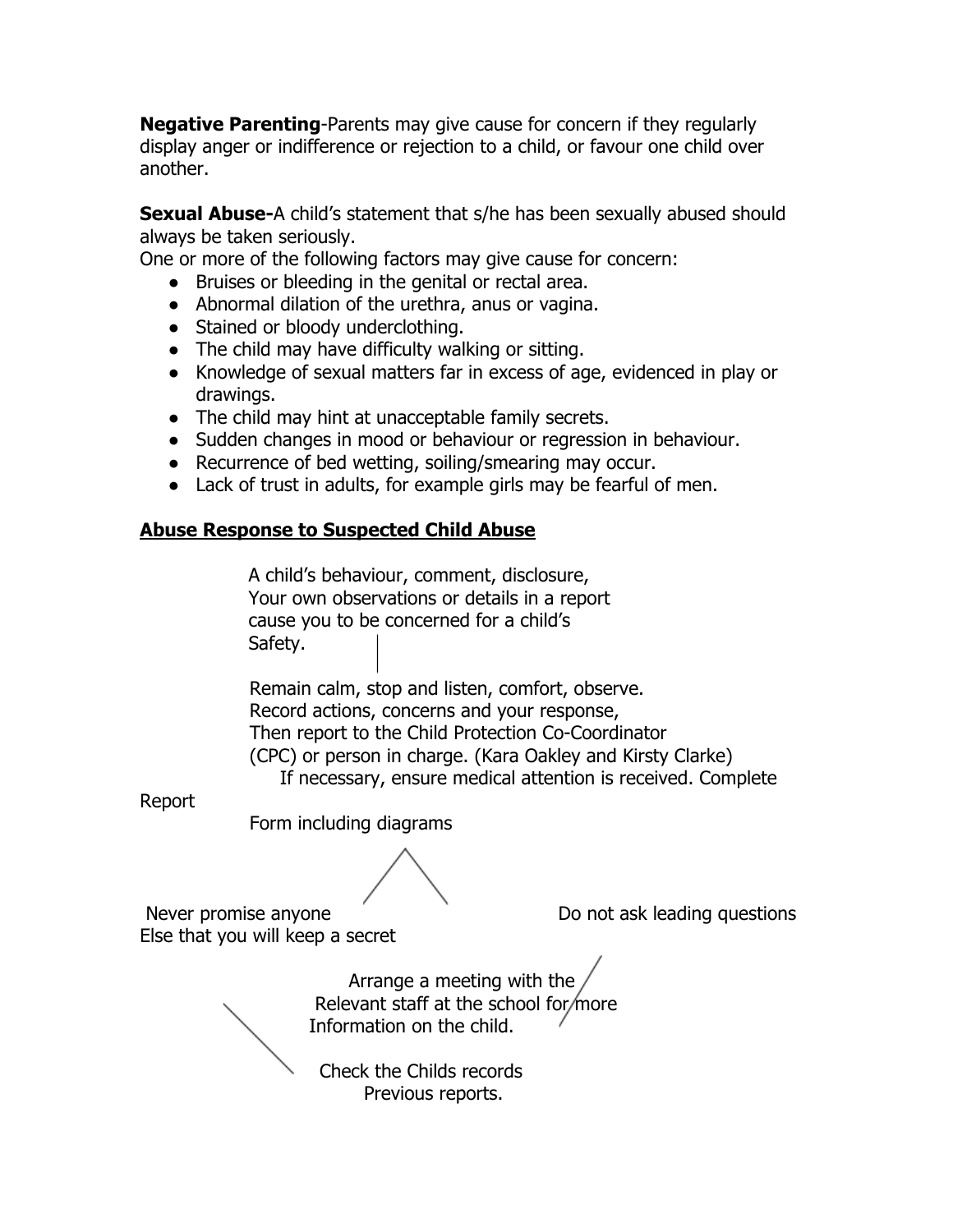Depending on the situation, possibly person in charge talk to guardians/parents to establish how the injuries occurred. If possible, ensure a witness

> is present. Record the conversation, consult with the CPC or the person in charge.



If CPC and Senior Management Team If there is a cause for concern, the are satisfied with parent's explanation CPC needs to contact the duty

add the report to the child's records Social worker at the local office.

hours, referrals

If outside office

Need to be made by

Duty service or the

out of office

police.

If the CPC is uncertain, a phone call could be made to social services for some advice.

## **Confidentiality**

Concerns should be kept confidential and particular care taken when dealing with sensitive information. There is usually implicit consent to disclose information to staff within the setting, however information may be disclosed to other professionals if circumstances justify the disclosure.

### **Recording information**

Recording an accurate account of all disclosures, child's behaviour, conversations and observations is vital to ensure that full, clear information is passed on to Social Services in the event of a referral being made.

### **Reporting Child Protection Concerns**

Flow Chart 1 Regarding a child

You have a suspicion or concern

Report to Kara Oakley or Kirsty Clarke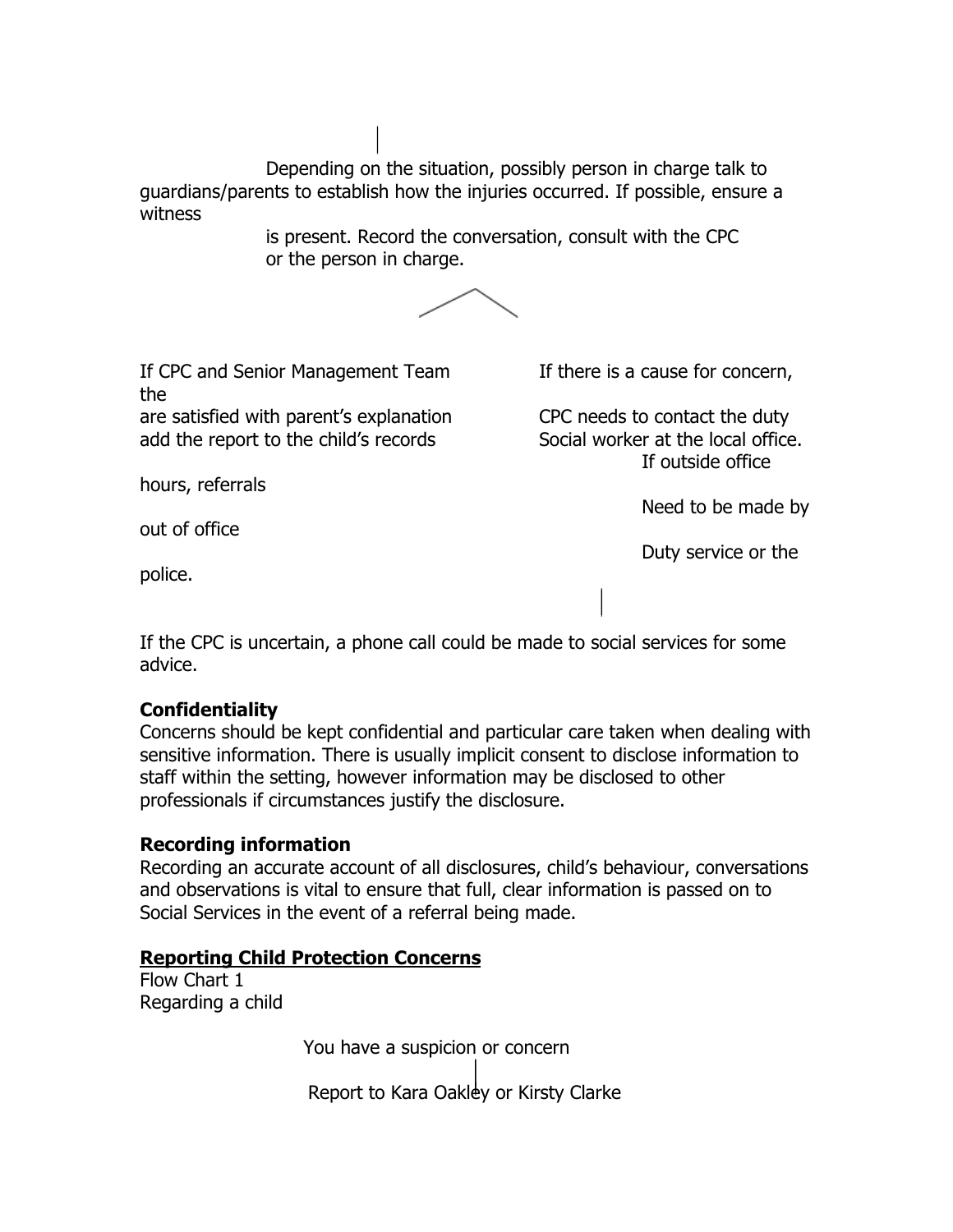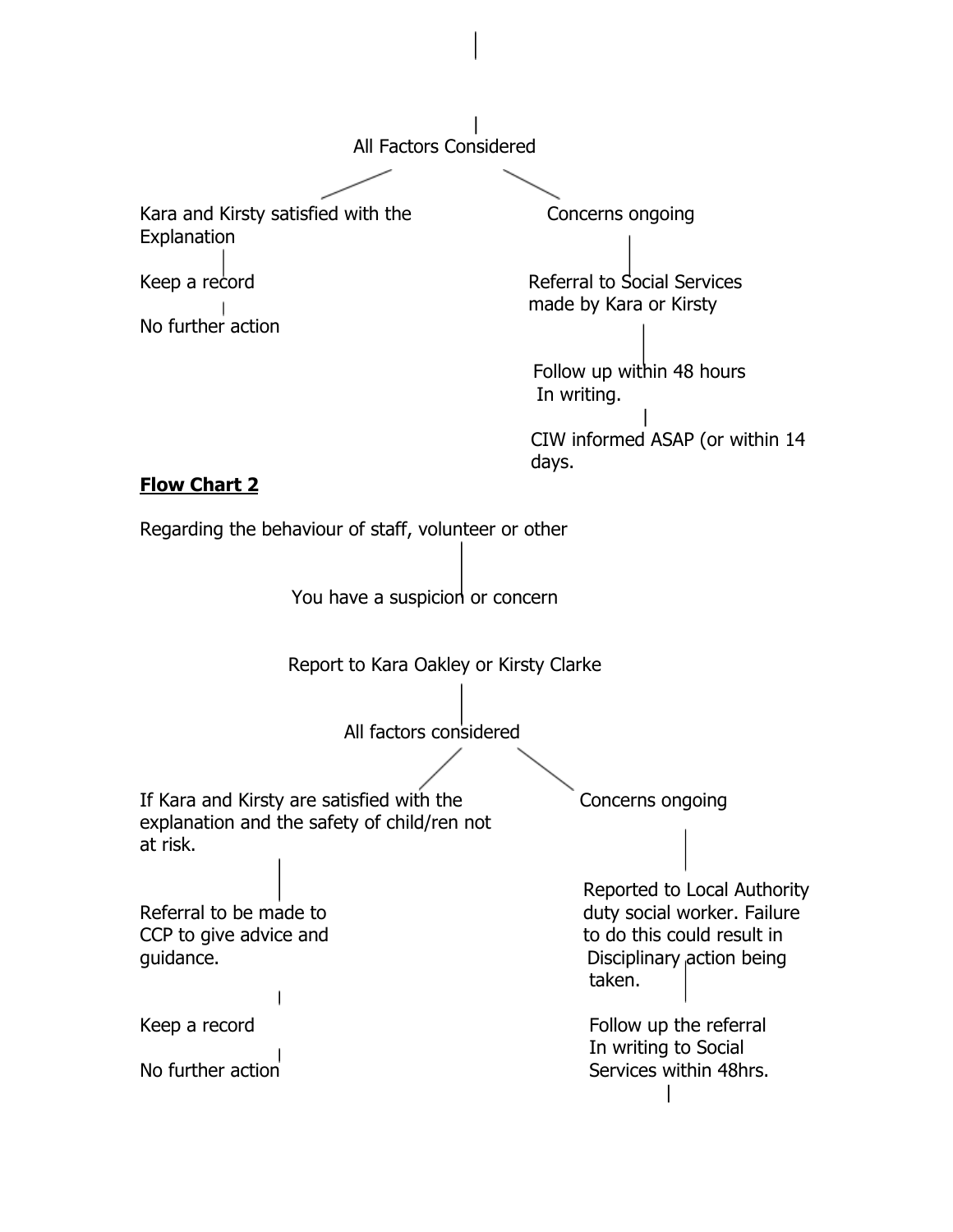## **Flow Chart 3**



Action to be taken if an allegation is made against the responsible individual.

If an allegation needed to be made against Kirsty Clarke please address your concerns to Kara Oakley.

If an allegation needed to be made against Kara Oakley please address your concerns to Kirsty Clarke.

If an allegation needed to be made against Kara Oakley and Kirsty Clarke please address your concerns to CIW (details below)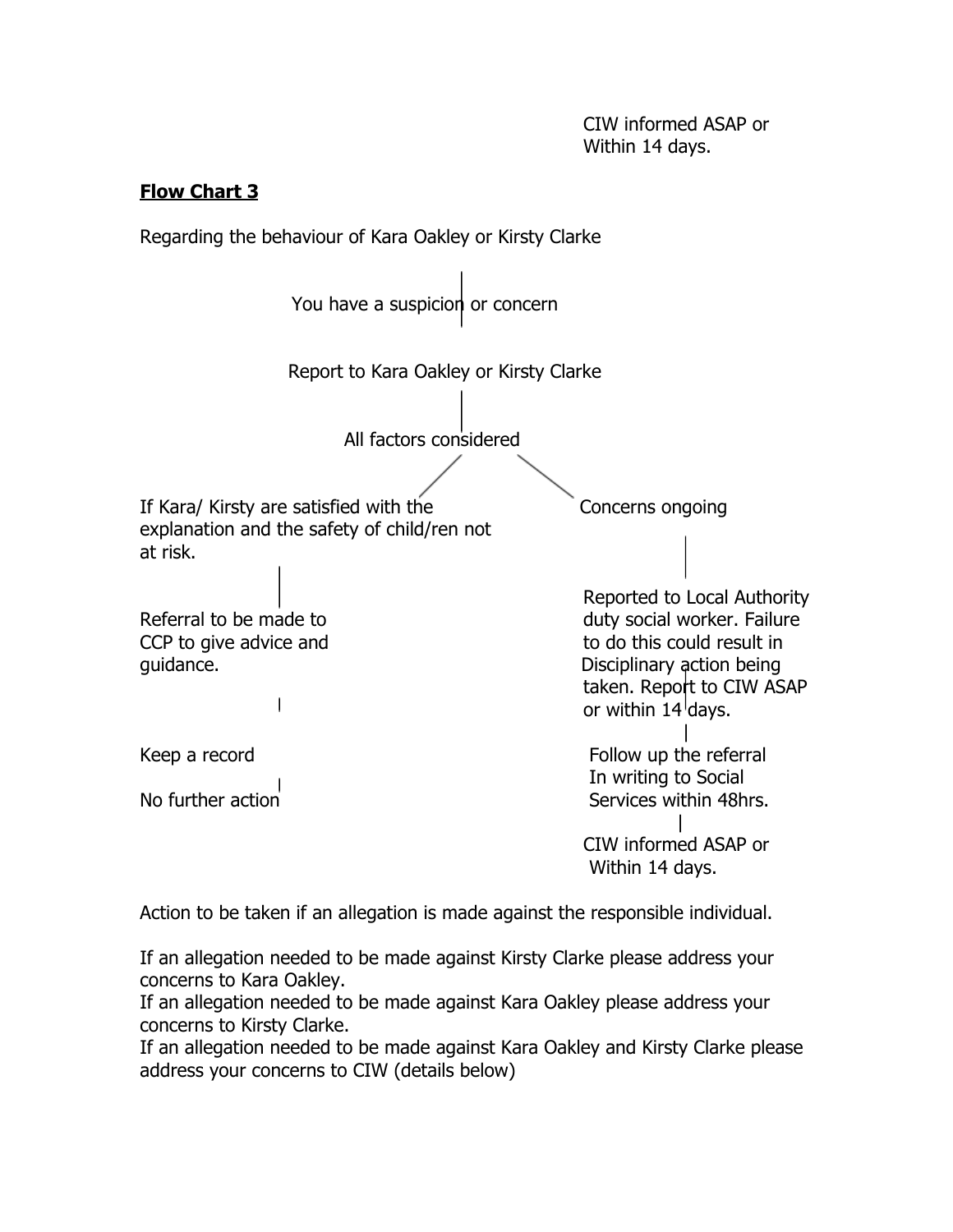# **What Happens Following a Referral**

Social Services will acknowledge receipt of the referral and feedback to the CCP regarding the next course of action.

Club staff may be required to produce statements and/or liase with Social Services and/or police.

## **Referral Record Form**

| Name of Child                                         |                  |
|-------------------------------------------------------|------------------|
| Child's date of birth                                 |                  |
| Age                                                   |                  |
| <b>Address</b>                                        |                  |
|                                                       |                  |
|                                                       |                  |
|                                                       |                  |
| Ethnicity:                                            | Religion         |
| Disability if any:                                    |                  |
| First Language:                                       |                  |
| Any Special Factors:                                  |                  |
|                                                       |                  |
| Name of Siblings;                                     |                  |
|                                                       |                  |
| School Address;                                       |                  |
|                                                       |                  |
| <b>GP Address</b>                                     |                  |
|                                                       |                  |
| Health Visitor Address;                               |                  |
|                                                       |                  |
|                                                       |                  |
| Is parent / Guardian aware of this Referral? Yes / No |                  |
|                                                       | Verbal / Written |
|                                                       |                  |
| Date of birth:                                        |                  |
| Parents name:                                         |                  |
| Address:                                              |                  |
|                                                       |                  |
| Date of report                                        |                  |
| Time and date of incident:                            |                  |
|                                                       |                  |
| List of people involved:                              |                  |
|                                                       |                  |
|                                                       |                  |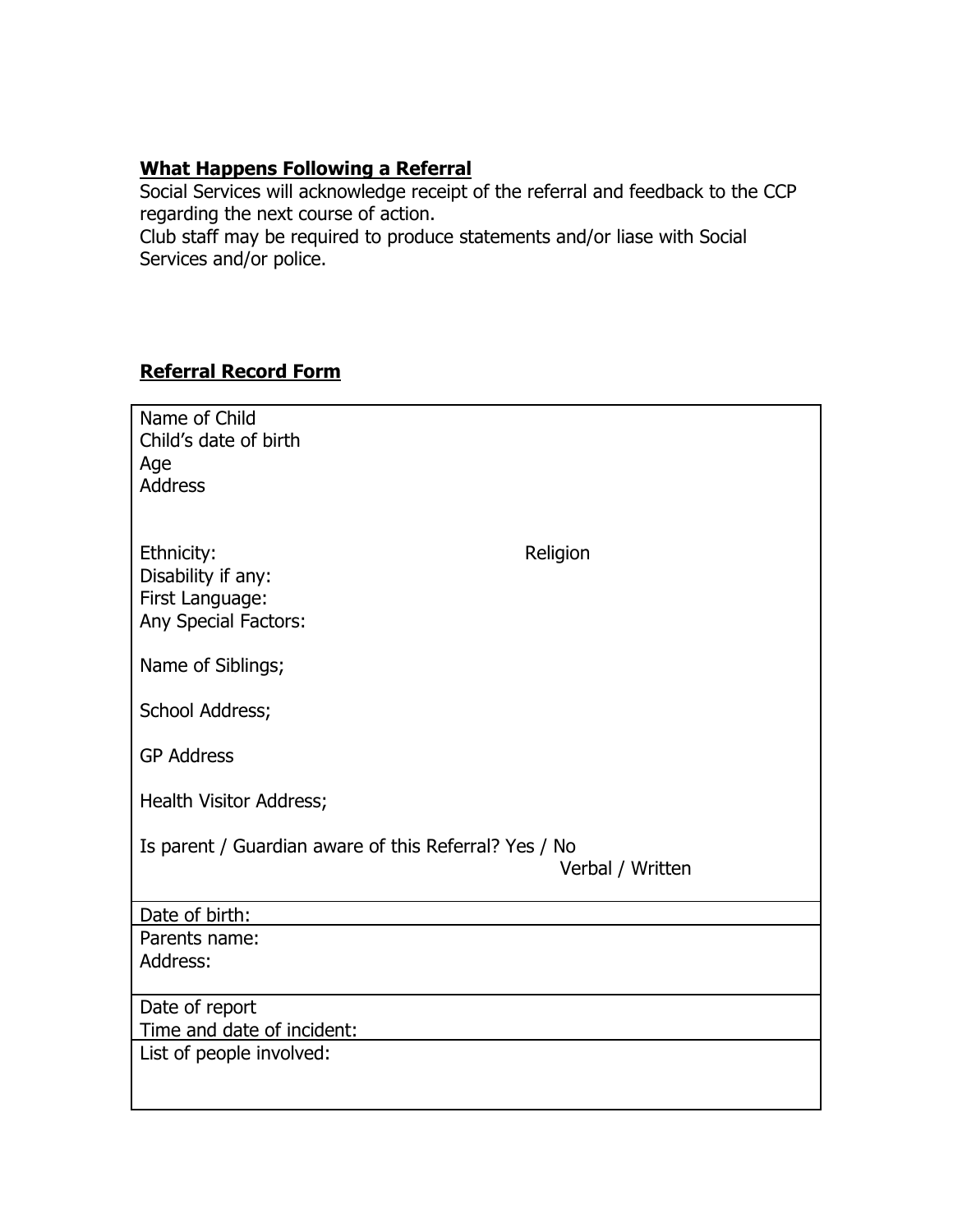Reason for the Referral List incidents and / or concerns

Child's behaviour/words/comments

Your observation, your response

Has there been a conversation if so what was said?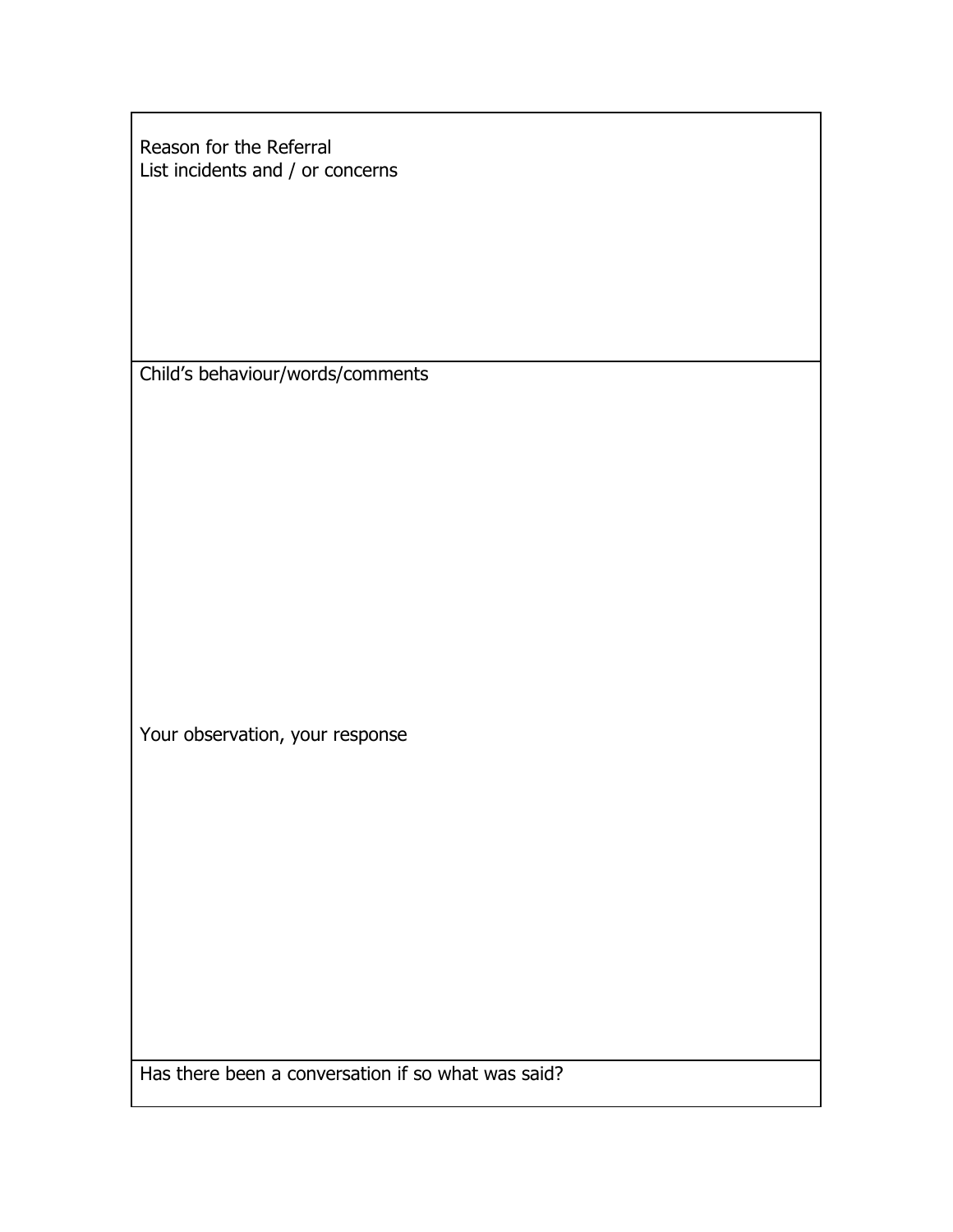Please comment on strengths, current needs, difficulties, problems.

Health;

Education;

Emotional and behaviour development;

Identity;

Family and social relationships;

Social Presentation;

Self care skills;

Basic care;

Ensuring safety;

Emotional warmth;

Stimulation;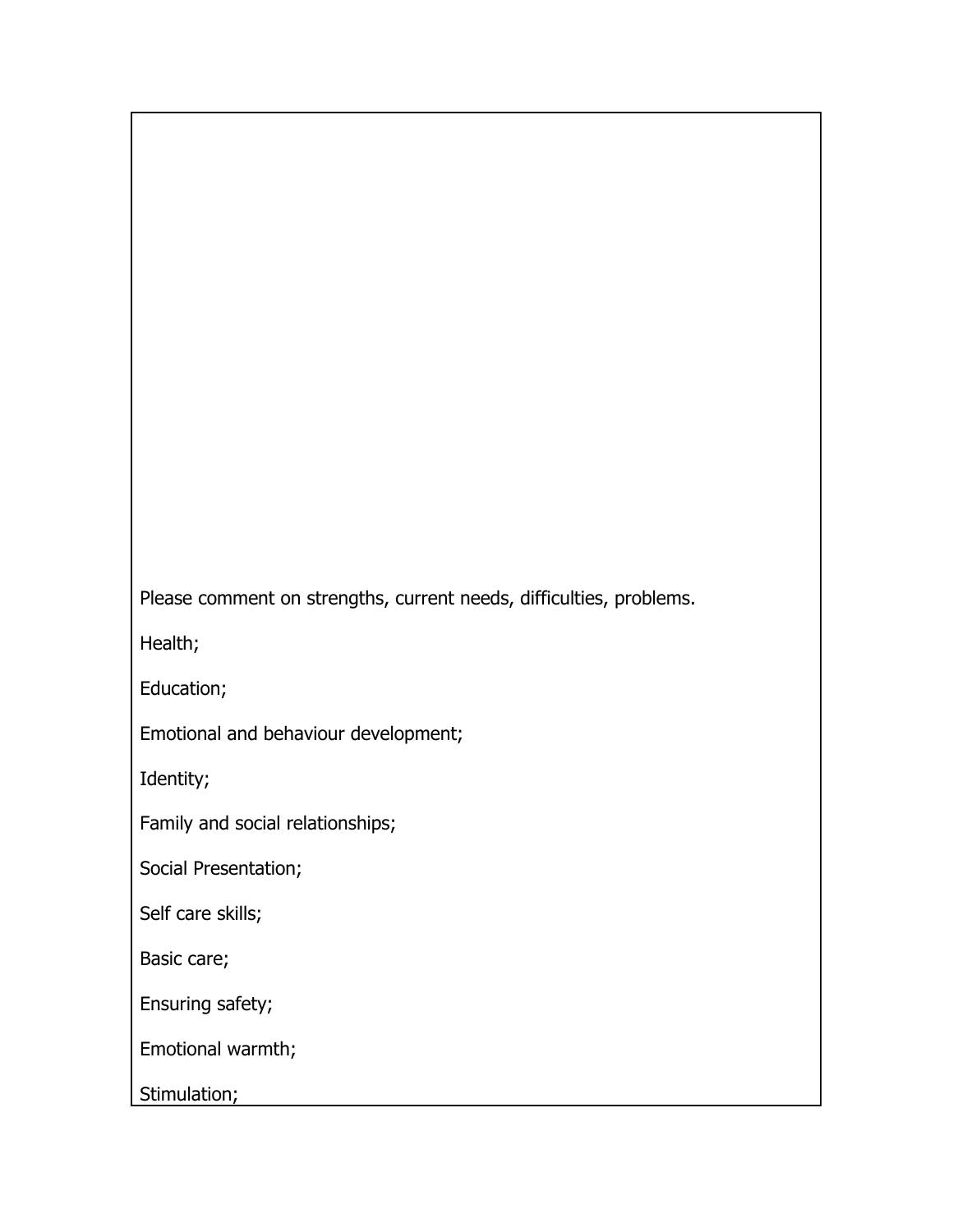Guidance and Boundaries;

Stability;

| <b>Family and Environmental factors</b>              |  |
|------------------------------------------------------|--|
| Please give details of history and current situation |  |

Family history and functioning;

Wider family;

Housing;

Employment;

Income (any difficulties);

Family's social integration;

Community resources;

Action taken

|--|

Signed ……………………………….Date …………………………….

#### **Contact Names and Numbers Club**

Persons in Charge-Kara Oakley Kirsty Clarke 07968436324 07590024923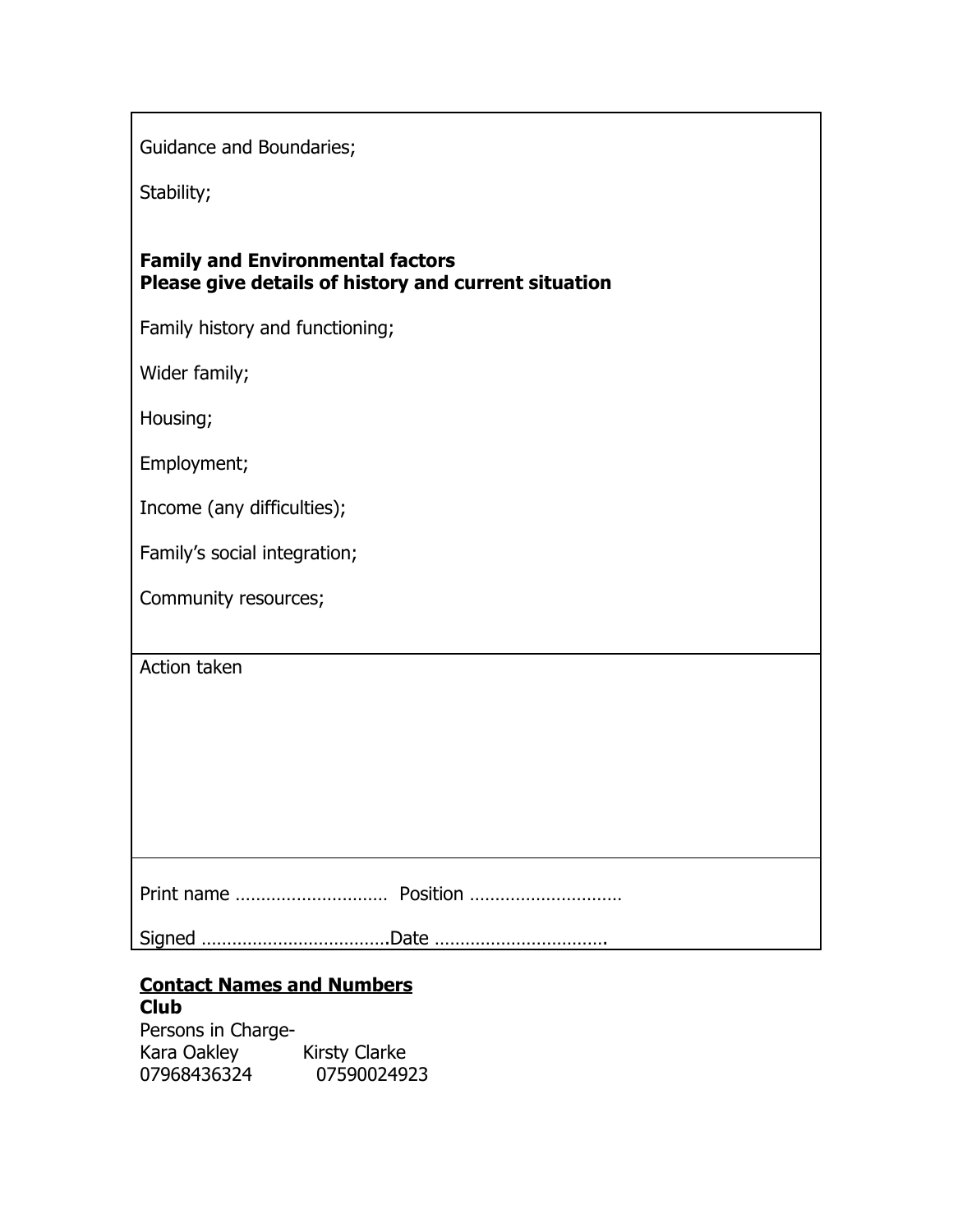Other contacts;

Referral and Assessment Haydock House, Holton Road, Barry, 01446 725202 (Mon – Thurs 8.30am – 5.30pm, Friday 8.30am – 4.30pm) Emergency Duty team – 02920788570

Local Police – 02920 222111

NSPCC – 0808 800 5000

CSSIW SOUTH EAST OFFICE INSPECTOR NAME ………………………. 0300 7900 126

Child Protection Co-Ordinator Kara Oakley/Kirsty Clarke

### **Making a Referral**

When making a referral please ensure that you have at hand the following details:

- Child's basic details- name, address, date of birth, parent/carers name, and contact telephone numbers etc.
- Details of child's G.P./ Health Visitor
- Your name and contact number
- The reason for referral, any action you have taken so far (contact with carer, consultation with colleagues)
- Any history of concern with actions taken.

When making a referral to the Emergency Duty Team you will be transferred to an answering machine, please leave your name, name of the club and a contact number. The Duty Social Worker will contact you as soon as possible. As a last resort Social Services and the Emergency Duty Team are to be contacted in the event of a child not being collected from the club. The Referral and Assessment Team are also available to give advice and support. If you are unsure of any child protection issues do not hesitate to contact them. Alternatively FACT and NSPCC are also available to give confidential advice. If in doubt always ask. If you have any suspicions that a child in your care is being abused take action quickly do not delay.

#### **The role of the Child Protection Co-ordinator**

Main purpose to liase with child protection agencies in any child protection situation. To ensure that staff are aware of child protection issues, including possible indications of abuse or neglect, and receive training and support to enable them to implement Child Protection Policies and Procedures.